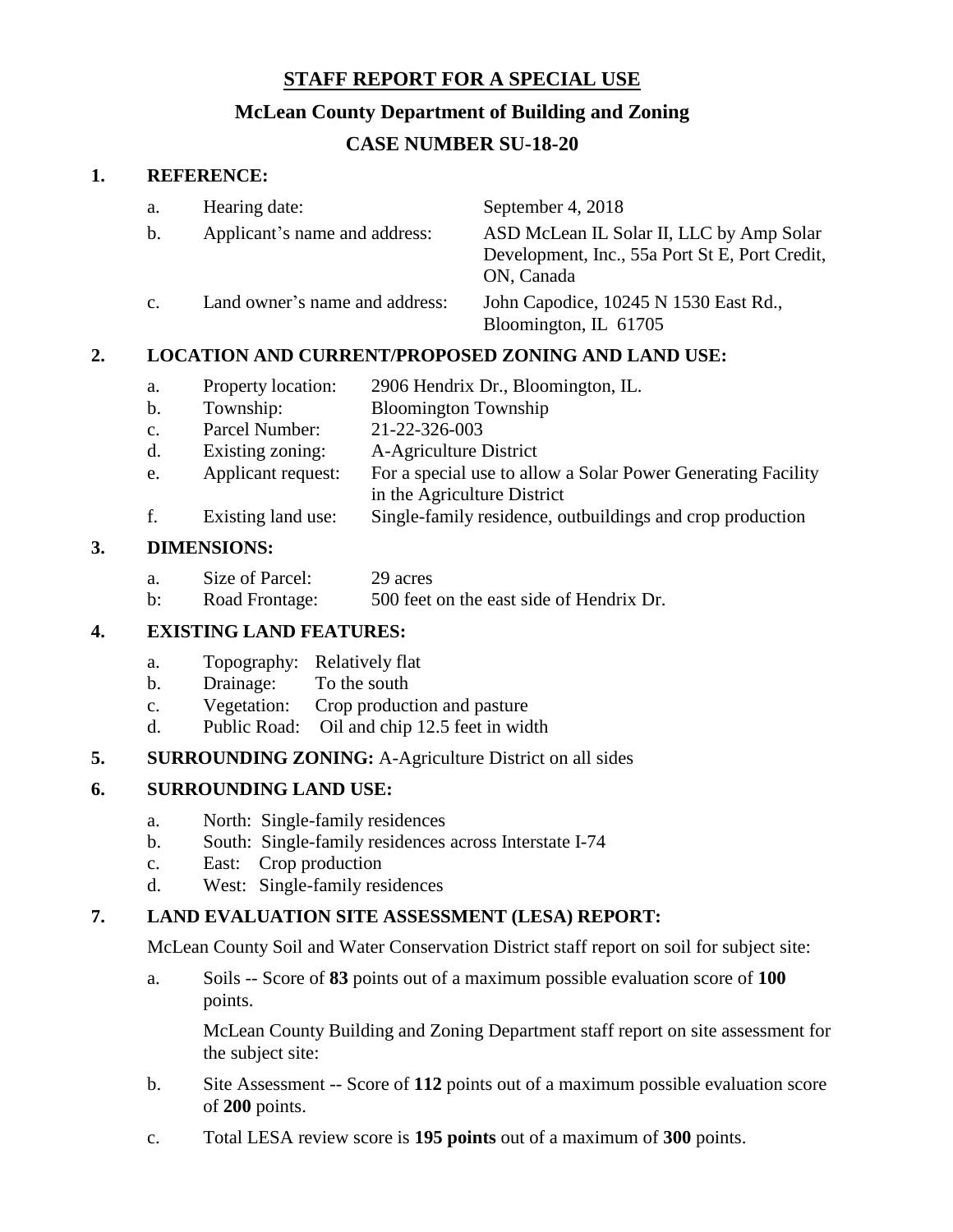## **EVALUATION RESULT:**

The LESA Report indicates that a total score of **219 points and below** means that the property is of **low** value for agricultural land protection.

- **8. STAFF ANALYSIS:** The analysis of the seven standards listed in Article VIII Section 350-56 of the McLean County Code (Standards for Special Use Permits) as they apply to this zoning request is as follows:
	- a. **The proposed special use will not be detrimental to or endanger the health, safety, morals, comfort, or welfare of the public**. This standard is met. The applicant proposes to establish a 2-megawatt solar power generating facility on this property, which will meet all of the County setback requirements and use standards for a solar power generating facility.

The application indicates that this facility will contain rows of Photovoltaic (PV) cell panels mounted on posts set in the ground. These rows of panels are referred to as "solar arrays". Amp Solar Development will mount the solar arrays on a tracking system, which allows them to follow the sun throughout the day. The solar arrays will be designed with an anti-reflective coating. The applicant indicates the solar arrays will be a maximum 15 feet in height.

The proposed solar panels will be located 189 feet from the north property line, and staggered coniferous and deciduous trees will be planted along the north property line to provide a screen for nearby residences. Coniferous trees will be a minimum of 8 feet in height at planting. Deciduous trees will be a minimum of 12 feet in height at planting.

The applicant submitted an EcoCAT communication from the Illinois Department of Natural Resources which indicates that there is no record of State-listed threatened or endangered species, Illinois Natural Area Inventory sites, dedicated Illinois Nature Preserves or registered Land and Water Reserves in the vicinity of the project location, and that the consultation is terminated.

A decommissioning plan that includes an Agricultural Impact Mitigation Agreement with the Illinois Department of Agriculture and financial assurance acceptable to the County need to be provided.

The application indicates that the parent company will provide a contact person to be kept on file with the Department of Building and Zoning for issues/complaints upon completion of the facility.

The applicant has conducted a search of the Illinois Historical Preservation Agency's Architectural Resources Geographic information System.

b. **The proposed special use will not be injurious to the use and enjoyment of other property in the immediate vicinity for purposes already permitted or substantially diminish property values in the immediate area.** This standard is met. The electrical transformers for the facility, the part of the facility that creates a humming noise, will be located approximately 900 feet from the nearest residence and not likely heard by nearby residents. The proposed solar panels will be located 189 feet from the north property line, and staggered coniferous and deciduous trees will be planted along the north property line to provide a screen for nearby residences.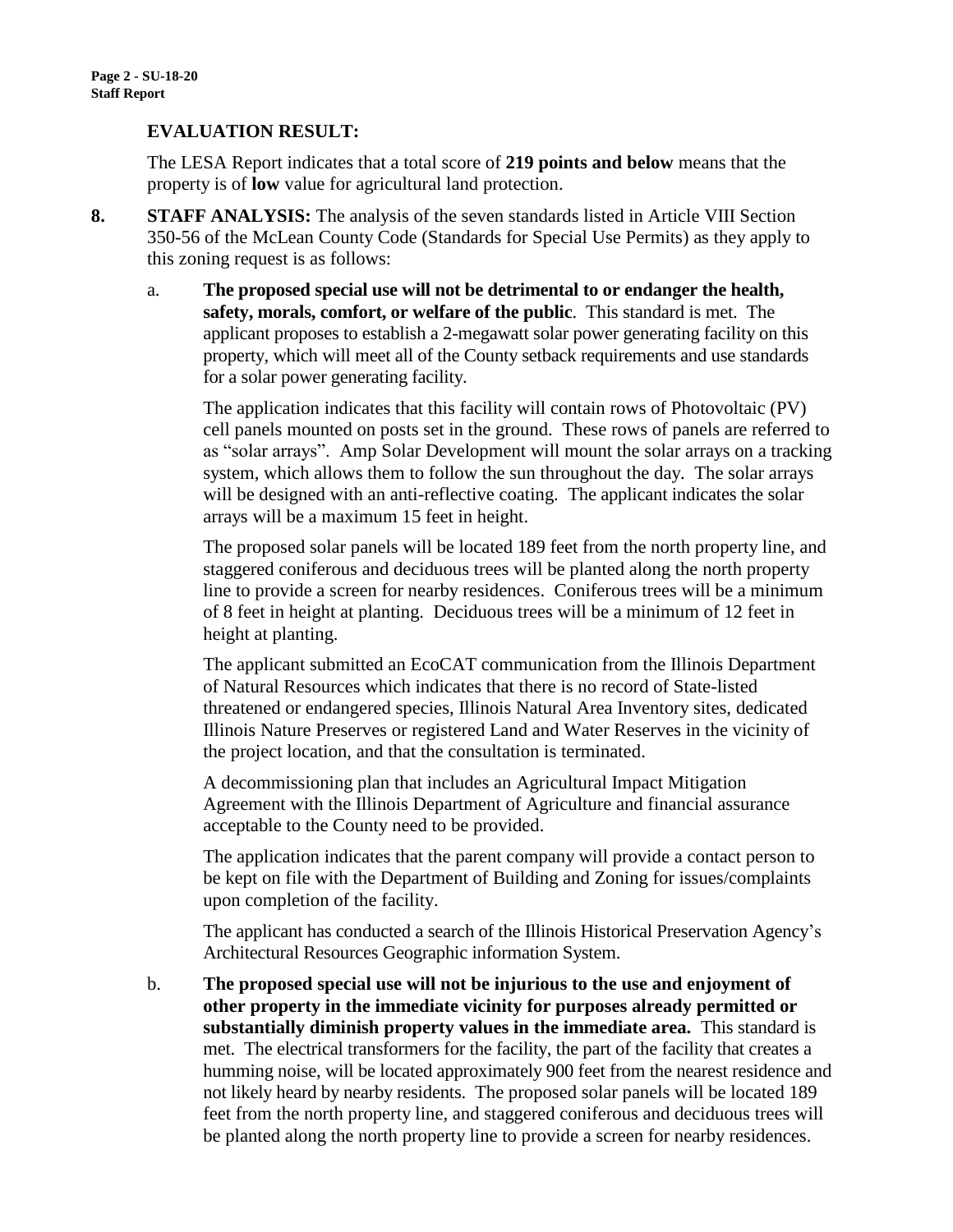Nearby property in residential use will continue to be desirable for such use, and nearby land in crop production will continue to be desirable for such use. Ground cover that includes native species, encourages pollination, recommended by the McLean County Soil and Water Conservation District, will need to be installed.

- c. **The proposed special use will not impede the orderly development of the surrounding property for uses permitted in the district.** This standard is met. Nearby property in residential use will continue to be desirable for such use, and nearby land in crop production will continue to be desirable for such use.
- d. **Adequate utilities, access roads, drainage and/or other necessary facilities have been or will be provided.** This standard is met. The property has approximately 500 feet of frontage on the east side of Hendrix Drive. The Bloomington Township Fire District will provide fire protection for the subject property. Pre-development drainage patterns will be retained as much as possible. The applicant will provide certified plans for storm water detention/retention before a permit is issued for the proposed solar power generating facility. The applicant will need to have all field tile damaged in the construction process repaired by a competent contractor, with experience in such repair, during the life of the solar farm. The applicant has obtained a signoff from the County Health Department.
- e. **Adequate measures have been or will be taken to provide ingress and egress so designed as to minimize traffic congestion in the public streets.** This standard is met. It appears that safe site distance can be provided at the proposed entrance. The applicant has been in communication with the Bloomington Township Road Commissioner and will need to obtain an entrance permit from him before a construction permit will be issued for the proposed solar farm.
- f. **The establishment, maintenance and operation of the special use will be in conformance with the intent of the district in which the special use is proposed to be located.** This standard is met. The preamble states "Provide for the location and govern the establishment and operation of land uses which are compatible with agriculture and are such a nature that their location away from residential, commercial and industrial areas is most desirable".
- g. **The proposed special use, in all other respects, conforms to the applicable regulations of the Agriculture District.** This standard is met.
- **9. CONCLUDING OPINION:** Staff recommends that this application meets all of the standards set forth in Article VIII Section 350-56 (Standards for Special Use Permits), provided compliance with the following stipulations:
	- 1) An entrance permit shall be obtained from the Bloomington Township Road Commissioner before a construction permit is issued.
	- 2) The applicant shall provide certified plans for storm water detention/retention before a construction permit is issued.
	- 3) The applicant shall complete consultation with the Illinois Historic Preservation Agency before a construction permit is issued.